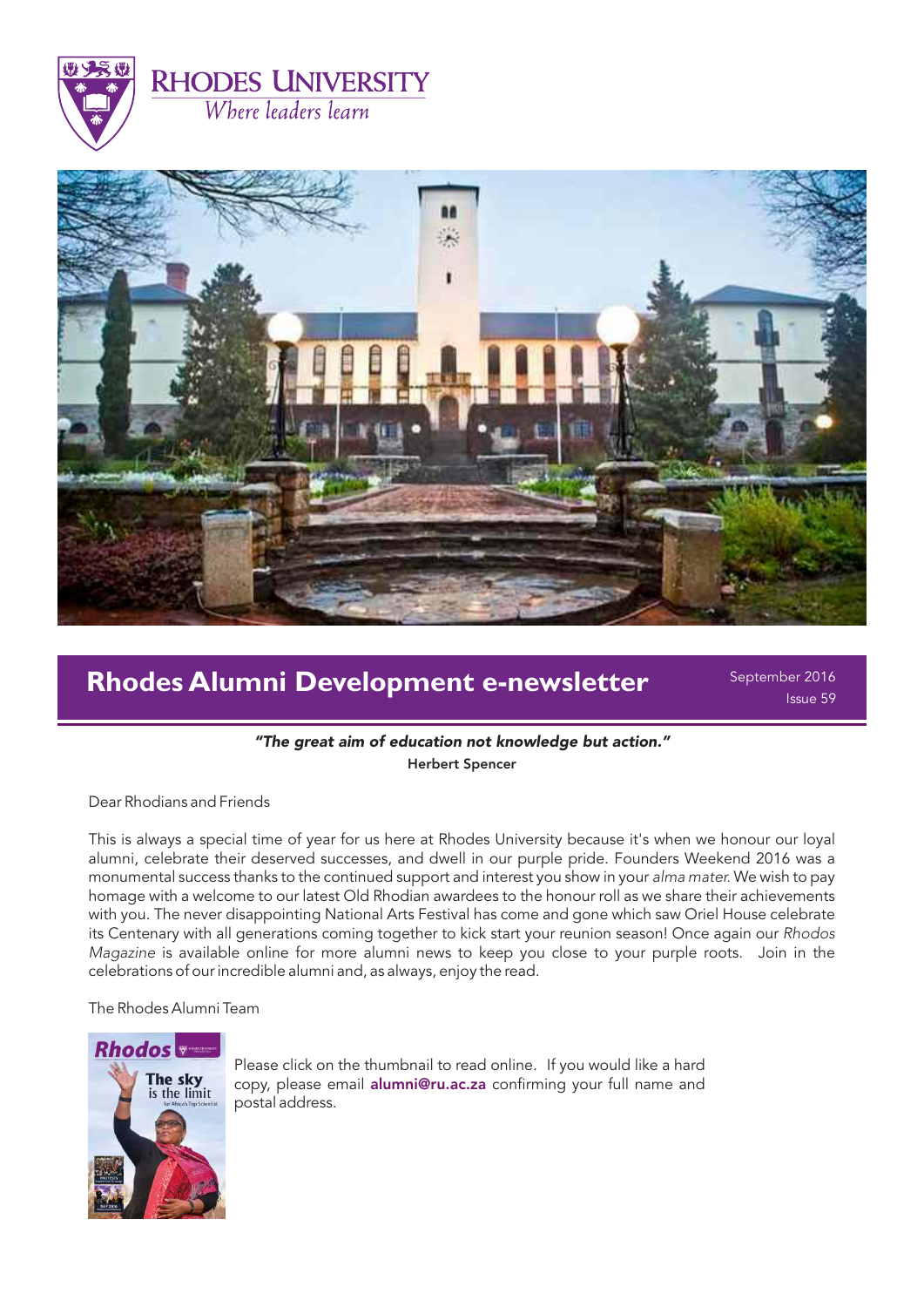# Outstanding Old Rhodians

It's that time of year again when The Old Rhodian Awards recognise the leading role models of our University and celebrate their achievements over the Founders' Weekend. 2016 honours six individuals for their excellent successes.

### DISTINGUISHED OLD RHODIAN AWARDS

**Tanya Accone** is honoured for her leadership and public service serving on the SRC and working with the community in iRhini Township which has led to where she is today.

Honourable Judge Lex Mpati is President of the Supreme Court of Appeal of South Africa and the Chancellor of his alma mater, Rhodes University.

Mbusowemvelo Mtshali joined Sanlam in 2004 and is currently head of legal, compliance and company secretary of Sanlam Investments. He also serves on the Board of Directors at Simeka Consultants & Actuaries (a member of Sanlam group).



Caroline Rowland is Founder and Executive Creative Director of New Moon, the company thought to have redefined the role of film in campaigning to win major sporting, cultural and business contacts.

### EMERGING OLD RHODIAN AWARDS

Sherwin Bryce-Pease is the Bureau Chief & Correspondent of the South African Broadcasting Corporation. Sherwin is based in New York and reports on U.S. and UN politics including the U.N. Security Council, U.S. Elections, the South African Presidency and Arts and Entertainment.

Nondumiso Hlophe is Swaziland's first female One Young Ambassador since 2011 and founded the Mbabane Hub of Global Shapers Community, an initiative of the World Economic Forum.

[Read more](http://www.ru.ac.za/communicationsandadvancement/alumnirelations/theorunion/oldrhodianawards/2016recipients/) about these exemplary Old Rhodians.

## An essential link

The 66th Annual Meeting of Convocation was held jointly with the Annual General Meeting of the Old Rhodian Union (ORU) during Founders' Weekend. A bittersweet moment was felt with our new President, Professor Peter Mtuze, being elected after the passing of The Reverend Doctor Simon Gqubule earlier this year. Professor Peter Mtuze obtained his M.Th (Master of Theology) degree at Rhodes University in 2000 and has come full circle when he returned to Rhodes University as Professor and Head of the IsiXhosa Department. He is a poet, priest and academic with other varied career experiences having worked as an interpreter in the courts of the old South Africa, a radio announcer, a salesperson for a publishing company, a civil servant in the homeland structures, a lecturer at Unisa, and as the Editor in Chief of the Greater Dictionary of isiXhosa at Fort Hare.

Before his passing on the 25th May 2016, Dr Gqubule was honoured with the National Order of Luthuli, given a silver medal for his excellent contribution in the liberation struggle and in the fields of education and religion. He is our former and long-serving President of Convocation, a responsibility he discharged with admirable dedication and commitment.



Judge Lex Mpati, Chancellor, Prof Walker, President of the Old Rhodian Union and Prof Peter Mtuze, President of Convocation

### [Read More](http://www.ru.ac.za/communicationsandadvancement/alumnirelations/news/deceased2016/revdrgqubule/)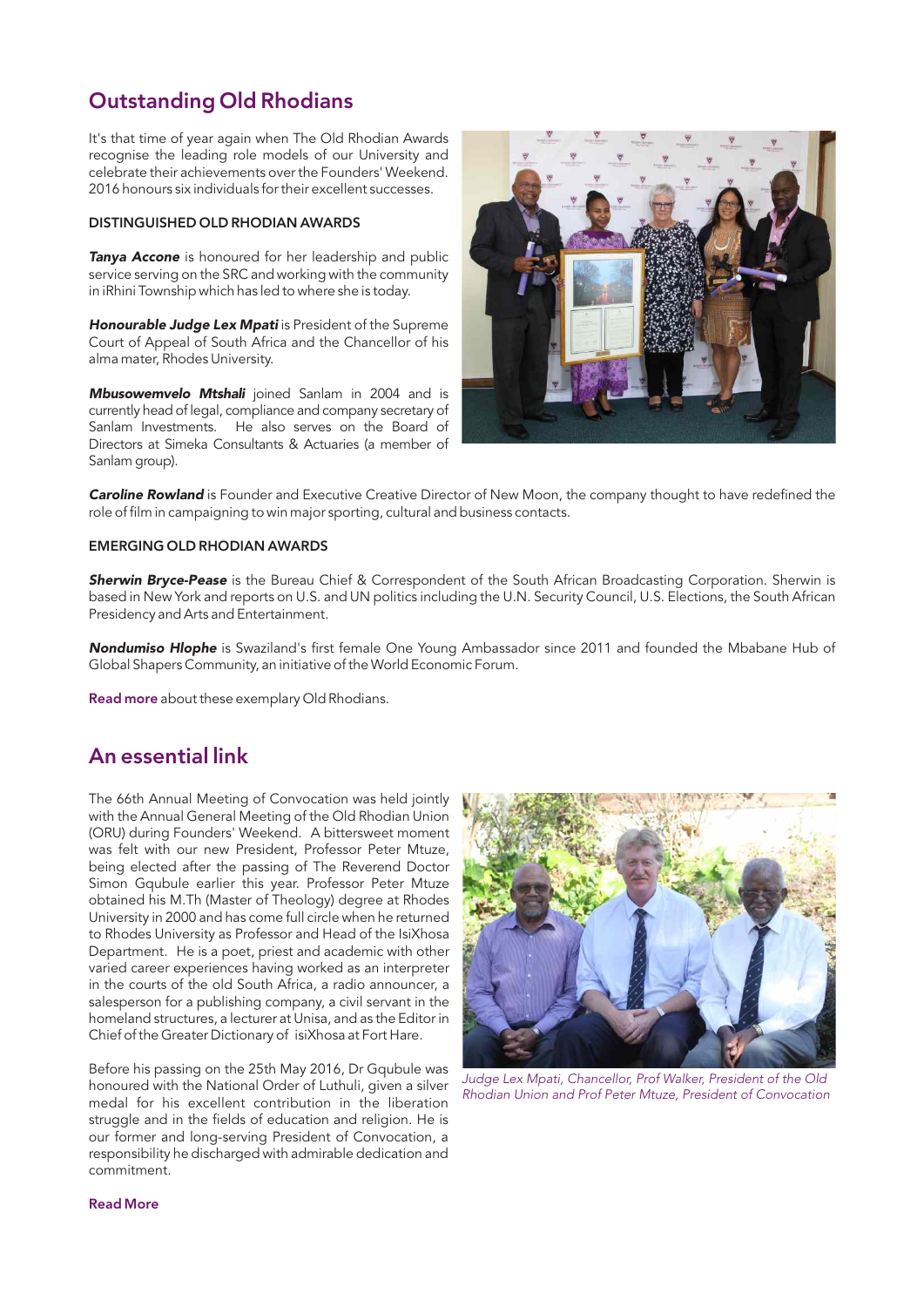### Rhodians Reconnecting

We love bringing our Old Rhodians back together with our regular reunions and legacy luncheons which will be spreading across the country soon. Stay updated to make sure you don't miss out on any events happening near you it's always a treat reconnecting with old friends, hearing the latest about our University and, as always, showing your purple pride. Contact Terryl for more details at [t.mccarthy@ru.ac.za](mailto:t.mccarthy@ru.ac.za) 

### CAPE TOWN IN SEPTEMBER

Save the date Capetonians as we want you to join us at the 6 Spin Street Restaurant this month. Vice-Chancellor's Dinner - 16th September at 19:00 Legacy Luncheon - 17th September at 12:30 Reunion - 17th September at 18:30

#### DURBAN IN OCTOBER

The Rhodes festivities will move up the coast to the African Pride Audacia Manor Boutique Hotel in Durban.

Legacy Luncheon - 22nd October at 12:30

Reunion - 22nd October at 18:30 - Our Reunion this year is going to be extra special with the presentation of the Distinguished Old Rhodian Award to Mr Andrew Lofts Gray, who is an outstanding leader in the pharmacy field, both nationally and internationally .

#### JOHANNESBURG IN NOVEMBER

The Old Rhodians Gauteng Chapter has been formed and invites you to save the purple dates which will be hosted at the Royal Johannesburg & Kensington Golf Club in November. Vice-Chancellor's Dinner - 3rd November at 19:00

Legacy Luncheon - 4th November at 12:30 Reunion - 5th November at 18:30

KNOCKING ON HEAVEN'S DOOR GROUP REUNION<br>A group of 1965 - 1975 Old Rhodians will be hosting a reunion in Port Alfred on 2 October. Contact Christine Tapson[:](mailto:ctapson@iafrica.com) ctapson@iafrica.com

### PURPLE THURSDAYS

Sydney, Australia: Purple Thursday brings Old Rhodians together no matter where you are in the world! Following the purple balloons last month at the Darling Harbour, Old Rhodians gathered with Prof Di Wilmot, Dean of Faculty of Education, to show their purple pride down under.

Johannesburg, South Africa: The September 1st Purple Thurday gathering brought all Old Rhodians – young and old together and saw the launch of the Old Rhodians' Gauteng Chapter. The Chapter aims to keep all our ORs interested in our University and the goings on of all of our alumni in the area. It serves to expand the OR dominance in our own Gauteng and several networking and sporting Clubs and Societies are available for everyone to enjoy the Rhodes ethos.

Rhodents are unique – we all have one thing in common and tend to be out of the same mould – let's USE it and have some fun! Join the Old Rhodians Gauteng Chapter today [Sign up her](http://www.ru.ac.za/communicationsandadvancement/alumnirelations/theorunion/oldrhodiansgautengchapter/oldrhodiansgautengchapter.html) e







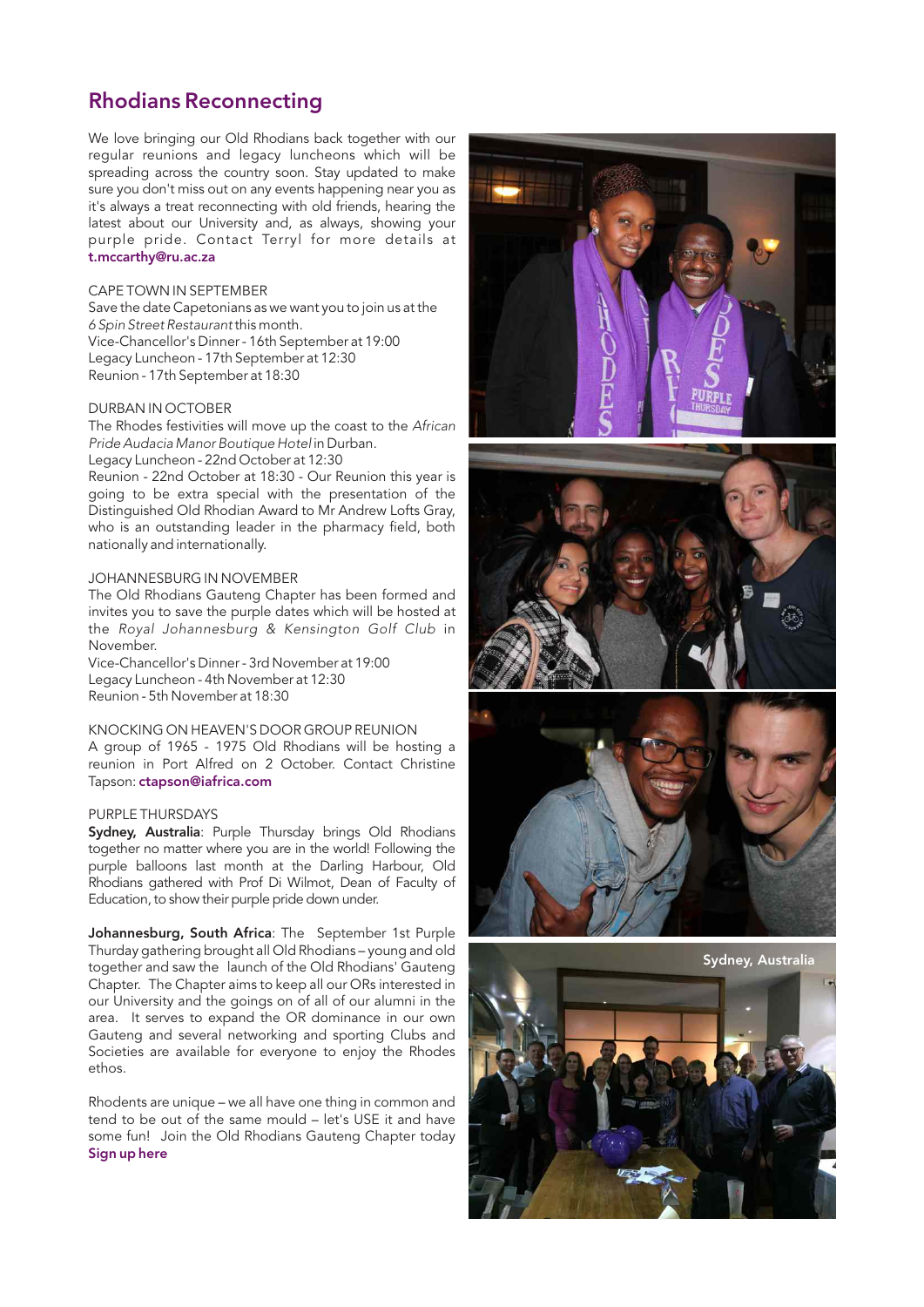# July Festival Cocktail Party and Oriel House Centenary

### Bringing Home 100 Years

Nostalgic memories were conjured up when Oriel alumni caught up with their past over cocktails and old photographs to celebrate the prestigious milestone. It is hard to believe that it has been 100 years since Oriel House was established, yet its purple spirit still illuminates brightly. Old and new Orielites from all corners of the world came together over the weekend of celebrations making it a roaring success.

Joined by our DVC, Dr Peter Clayton and the President of the Old Rhodian Union, Prof Rod Walker, the July Festival Cocktail Party was held on the Friday night to honour Oriel House and allowed all alumni to dwell on the memories, laughter and excitement.



Marking the weekend, Ann Gray who had worked her way into the hearts of all, unveiled the centenary plaque outside the residence with a gorgeous photograph to seal the occasion.





Read more and access photographs [here](http://www.ru.ac.za/communicationsandadvancement/alumnirelations/events/feedbackonpastevents/orielhousecentenaryandfestivalcocktailcelebrations.html)

# Old Rhodian Bursaries

### Linking the past with the present

As you know, we love our Old Rhodians and we want our purple blood to run through the generations. The awarding of the Old Rhodian Union Bursaries does just that every year by awarding your children or grandchildren bursaries to give them the financial opportunity to study and graduate, just like you once did. A total of R200 000 worth of bursaries were awarded to 26 students by Old Rhodian Union, Vice-President, Prof James Gambiza, made possible by generous donations from our Old Rhodians.

Congrats and good luck to our recipients!

Read more about the bursaries and how to apply [here](http://www.ru.ac.za/communicationsandadvancement/alumnirelations/theorunion/orubursaryawards/)



### Old Rhodian Authors

Our book cases in the Alumni House are filling up as more Old Rhodian Authors continue to donate their fascinating works. Latest Old Rhodian Authors include Ralph Goldwain's "Roughing it: 1820 settlers in their own words"; Mike Bruton's "Traditional Fishing Methods of Africa"; a very unique addition written by father and son, Emeritus Professor Johan Smuts and Advocate Izak Smuts, "Woordeboek Van Regs- En Handelsterme"; and Fiona Adams' "Bound for Pretoria: The travel writing of Henry Adams, 1878-1879."

Read more **[here](http://www.ru.ac.za/communicationsandadvancement/alumnirelations/orauthors/latestbooksdonatedtoru/)** about our latest authors.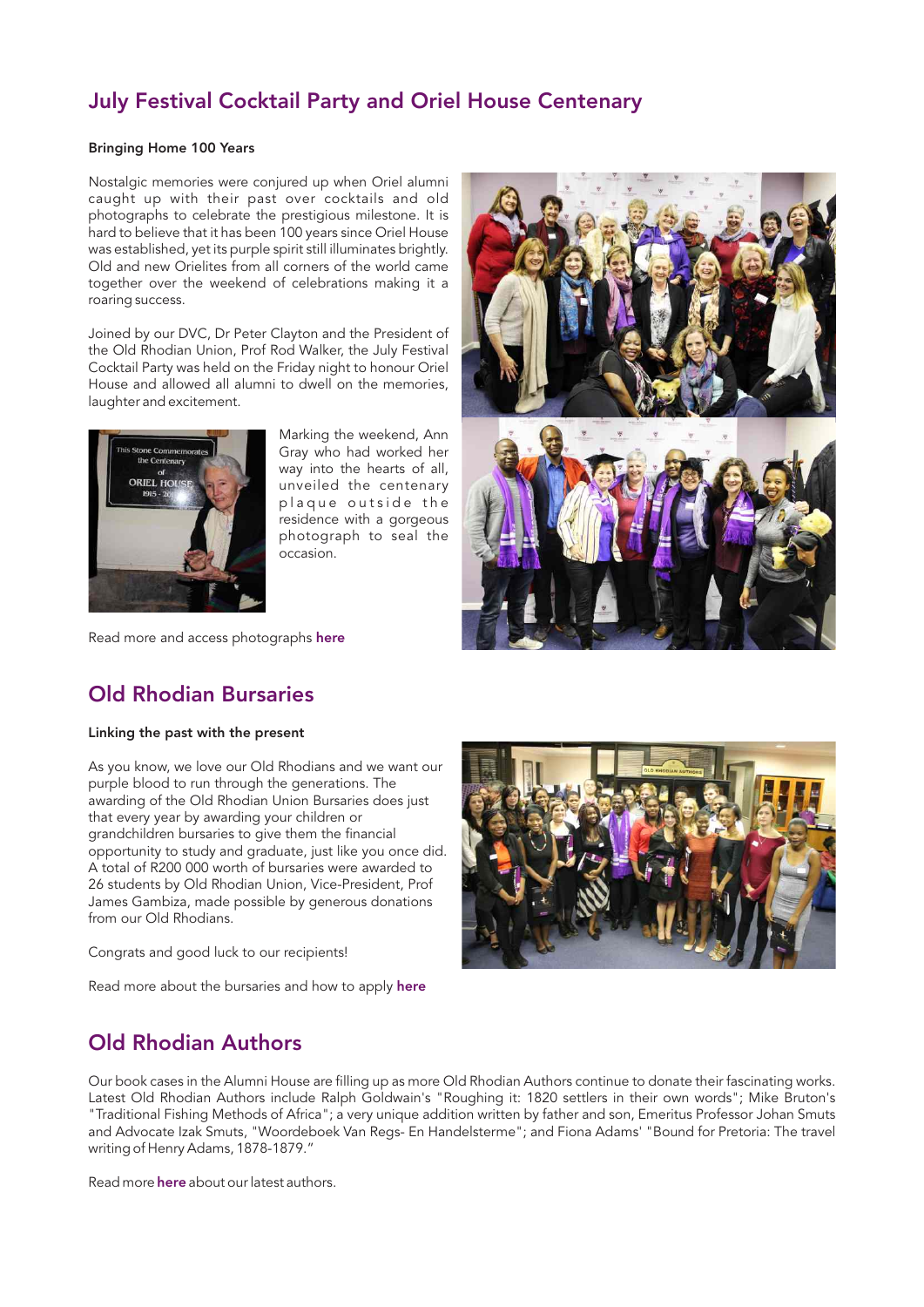# Rhodes Annual Fund

We are incredibly grateful for the numerous donations made to the Annual Fund by alumni as your efforts persistently help our current students reach their dreams and continue the purple legacy.

### Pharmacy

After obtaining his Pharmacy degree in 2015, Grand Katsenga wants to give back and has started the Grand Foundation Prize which will be annually awarded to the 'most improved student.' He wants this prize to be an incentive for struggling Pharmacy students to keep working hard and finish their degrees. If you were a Pharmacy student you will understand how difficult this degree can be and are encouraged to donate towards the fund to put the Grand Foundation Prize in the alumni bursary pool, aimed specifically for Pharmacy Students.

### Law

If you remember spending most of your time in the Law Clinic than you'll always have the unforgettable experiences of helping those in desperate need of legal interventions. We want to keep the Clinic running as long as possible so that future generations have valuable experiences and Grahamstown doesn't lose these free legal services. We encourage our Law alumni to keep donating to the pool and give the poor, marginalised, victimised and vulnerable access to legal services.

### Give5

We love when students help their fellow students and the Give5 campaign resonates this gift of giving over our campus. This term saw generous support in the toiletry drive initiated by students and staff to assist struggling students make ends meet with essentials being donated monthly.

The Give5 campaign is growing even more as local businesses get involved with prizes and sponsorships. BUCO Grahamstown sponsored, delivered, and installed a water tank to help alleviate the water problems Grahamstown continues to have. Hobson Hall came second in the one week give5 campaign this year and raised close to R10 000.

We are forever grateful for all these acts of kindness and watch it spread throughout campus with our staff and alumni always generously contributing monthly towards the Pocket Money Fund which ensures we can keep helping our students in 2017. The Give5 campaign really makes a difference for our students who need the extra help. All contributions to Give5 are worthy and welcome.

Wish to donate? Click here for banking details

To donate online, click the thumbnail below.



# Universum Survey

Universum conducts the largest career outlook survey in the world among students and professionals and informs their partners on topics such as:

- Employability of their students and alumni
- Benchmarking against the rest of the South African market
- Strengths of their University brand
- Ideal positioning of that brand

Please [take the Career Test](careertest.universumglobal.com/s/zaps1050) in order for Universum to leverage the insights, as well as help you act on what you find out by taking the test.





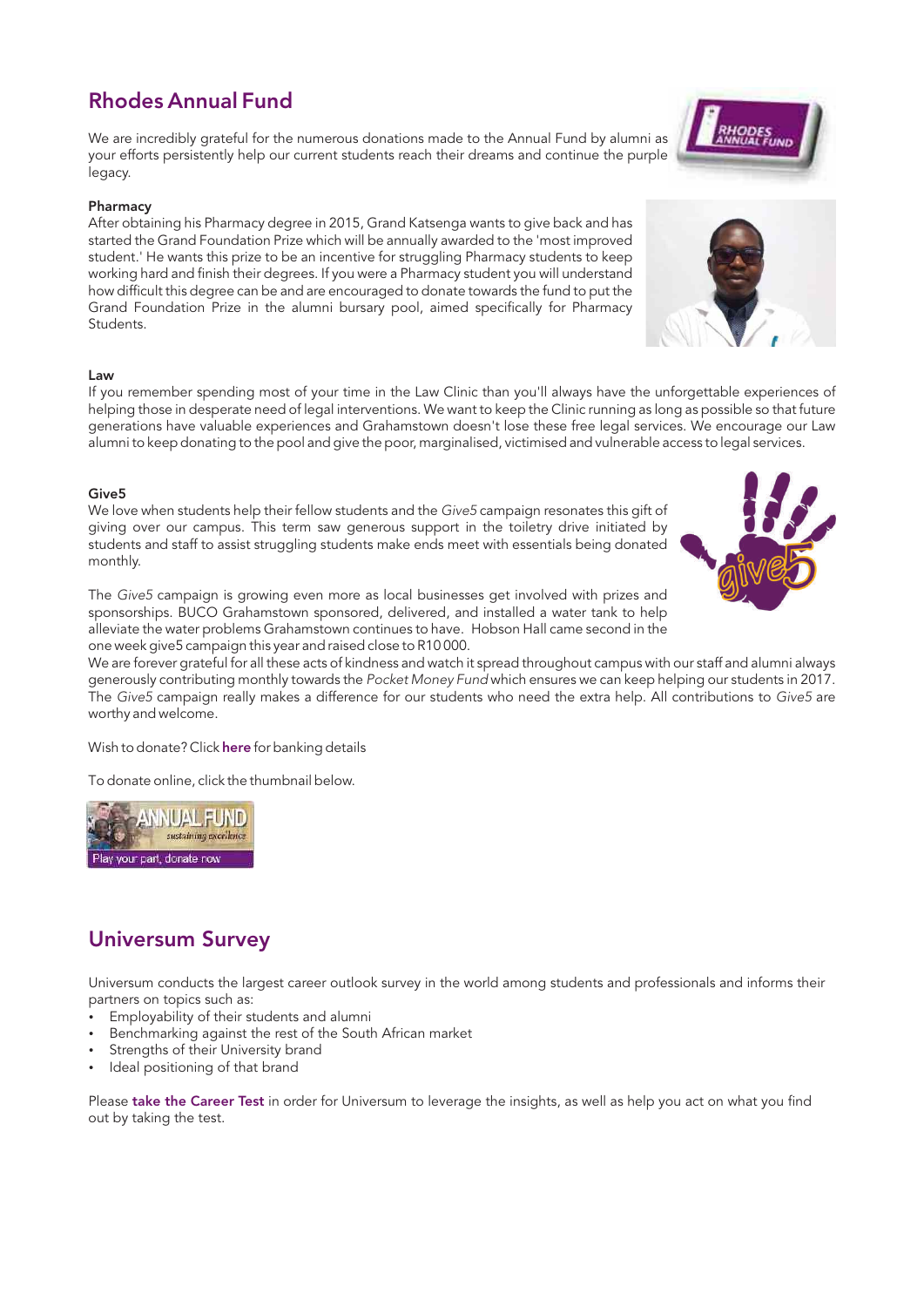### Alumni in the news

Your successes out in the world are also ours at Rhodes, which is why it's important to us to hear about your latest news, appointments, achievements and philanthropic deeds. Keep us updated and keep your eye on our headlines to see what amazing things Old Rhodians are doing out there.

The ladies made us proud in the Mail & Guardian top 200 Young South Africans for 2016 as seven Old Rhodian women made the impressive list. Congratulations to Claire Waterhouse (2005), Dr Harriet Etheredge (2004), Buhle Ngaba (2009), Krivani Pillay(1975), Baba-Tamana Gqubule (2005), Siviwe Gwarube (2008), and Sian Ferguson (2015).

### Read more [here](http://www.ru.ac.za/communicationsandadvancement/alumnirelations/news/mailguardian200youngsouthafricans2016.html)

More great achievements continue throughout the world as Simeon Shaanika (2004) qualified as a Chartered Accountant with the global Association of Chartered Certified Accountants (ACCA). Dr Imogen Wright (2005) has been invited to attend Techwoman in the United States this year. Amirah Tajdin (2007) was selected as a one of five screenwriters to participate in the residency programme, REALNESS. Tanya Poole (1992) is the brilliant curator of the exhibition, Emerging Painters: The Graduate Show at the Turbine Art Fair 2016.

Read more about the incredible successes of our Old Rhodians in the news [here](http://www.ru.ac.za/communicationsandadvancement/alumnirelations/)



The RU Chamber Choir (RUCC) is currently staging their talent across Namibia with their first international tour in over a decade. Thanks to their fundraising events and our loyal alumni, the choir were able to raise enough money to fund the tour and collaborate with Namibian choirs. Alumnus, Diane (Coetzee) Attwood, loved the voice of the choir and was a huge supporter throughout her life. Sadly Diane passed away but left her legacy in the choir by leaving a Bequest of R150 000 to the RUCC, which is an entity attached to the Music School.

Read more about the tour [here](http://www.ru.ac.za/communicationsandadvancement/alumnirelations/studentradactivities/chamberchoir/)

### RUCC sings their way to success

The Rhodes University Chamber Choir (RUCC) has sung their way into the semi-finals of Varsity Sing, a national choir competition organised by Varsity Sports and kykNET. Despite being smaller than their competitors, the choir has risen to the challenge.

Rhodes University will be up against UWC, Maties and NMMU in Cape Town on 14 September at the second semi-final round.







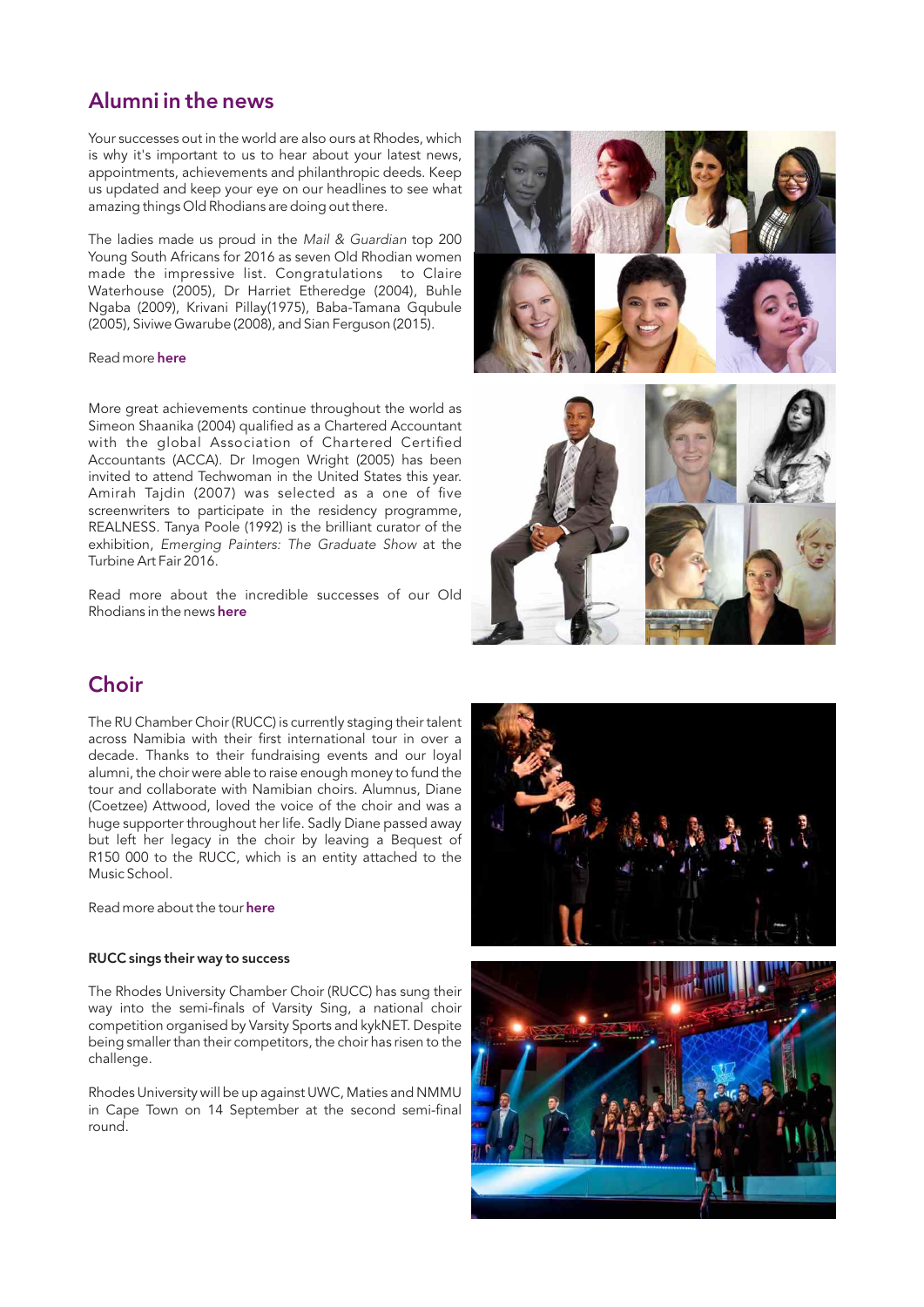### Rhodes News



### VC received Dean's Award

Our Vice-Chancellor, Dr Sizwe Mabizela, honoured his students and staff in his speech when receiving the Dean's Award in July. Mabizela received this award for being an influential figure in the Grahamstown Community with his value-based and ethical leadership style. He is the first ever to receive this award. Mabizela addressed the challenges that the student protests brought to the University and accepted the award on behalf of all students and staff of Rhodes University. "I'm just the face of many wonderful women and men in our University who go above and beyond the call of duty to serve our community and humankind."

### Highway Africa celebrates 20 years of Digital Journalism

Over 450 journalists, editors, and academics came together at our School of Journalism and Media Studies to embrace the opportunities the anticipated Highway Africa brings each year to our campus. Focussing on the relationship between the internet and media, the conference brings a space for innovative reflection, workshops and short courses to spark conversation about the past 20 years of digital journalism. Highway Africa is a flagship project of our School of Journalism and Media Studies and is one of the most relevant events for addressing African media and journalism.



### Rhodes University's MSc Student wins 2016 SA Women in Science Award

It is no secret that scientists at the forefront in South African Science and Technology are Rhodes graduates, which is why we are ecstatic to congratulate MSc Chemistry student, Miss Jessica Anne Harris, for winning the 2016 South African Women in Science Award (WISA). Harris's research was advertised in the Mail & Guardian as "the development of dyes for photodynamic theory (PDT) treatment of cancer." Under the work of her supervisor, Professor Nyokong, RU labs will be the home to the testing of her newly developed dyes. Surprised by her nomination, Harris inspires women in her field to pioneer research and stand as a role model for future young scientists and Rhodes.

### Rowing

Grahamstown may be small town but our rowing game is big, as five local men are set to represent South Africa in the international rowing scene. August saw them rowing Rotterdam in the Netherlands competing at the World U23 Rowing Championships. Now their focus will turn to Poland's World University Championships to try achieve that gold for SA in September. Rhodes coach, Chris Holliday, has once again been selected for the national U23 team and praises his local rowers for inspiring him. "To represent South Africa has always been a dream of mine. To do so with these athletes developed in Grahamstown shows the dedication and hard work of the athletes has paid off," shared Holliday.







### Accolade for Rhodes Prof's water work

After RU Professor Denis Hughes' long commitment to bringing water to sub-Saharan Africa, he has been rewarded for his outstanding efforts. Hughes was awarded the 2016 International Hydrology Prize of IAHS/WMO/UNESCO: The Volker Medal in Paris due to his contribution to outstanding applications of hydrological science for the benefit of society at large.

Read more about Prof Hughes' award here.